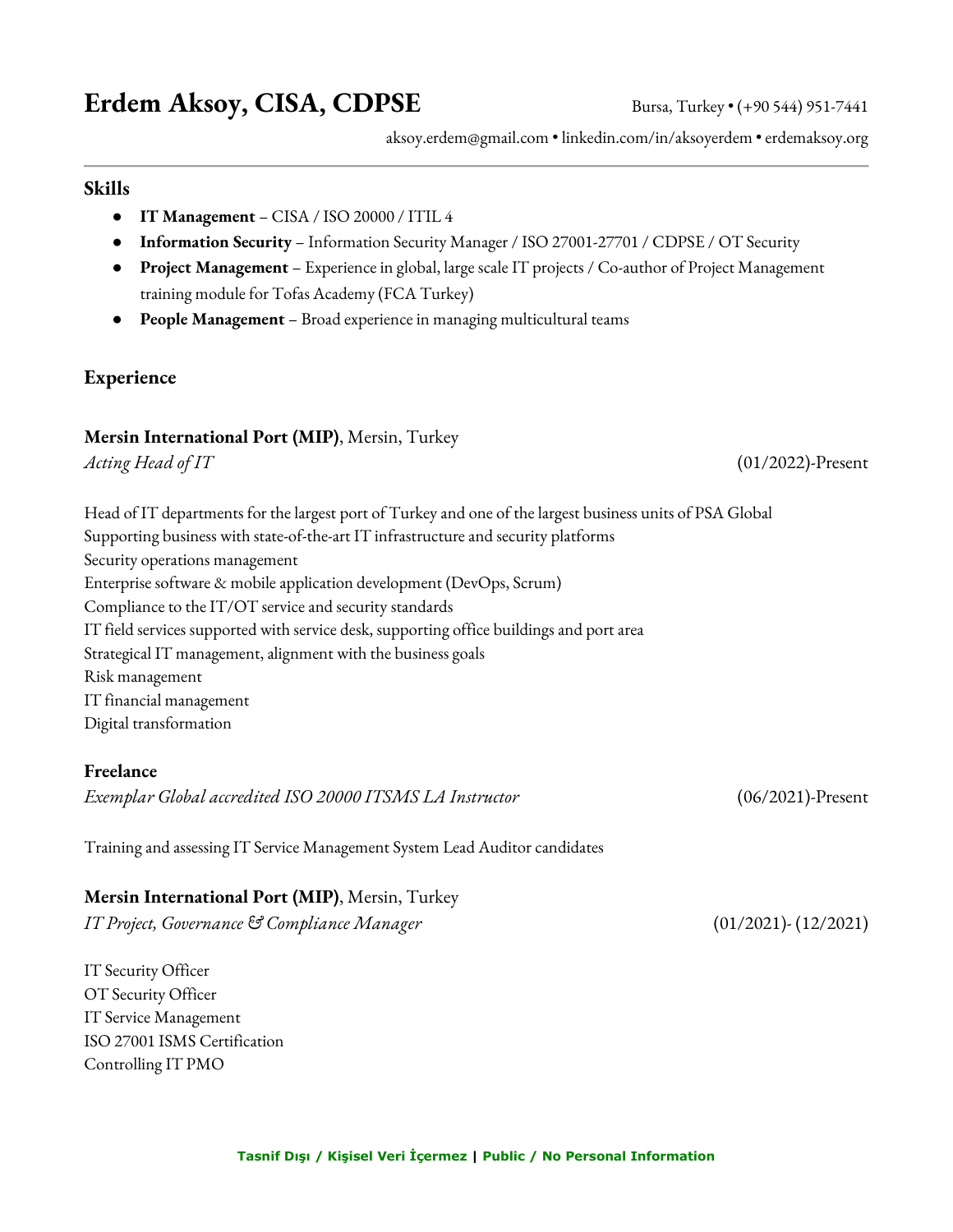# **Cimtas (Enka)**, Bursa, Turkey *IT Process & Information Security Manager* (03/2016)- (01/2021)

Obtained ISO 27001 certification for all 5 Cimtas companies / 7 production plants Re-designed existing IT processes Established Change Management process Established Cimtas Pipe R&D Center (the first company to achieve certification in a Turkish free-zone) Project Manager for an EU funded digital transformation project OT Security Lead KVKK/GDPR IT Lead

## **Fiat Chrysler Automobiles**, Turin, Italy

*SACM Lead* (01/2015)- (02/2016)

Lead the Service Asset & Configuration Management process for Drive IT Global Services Program (The largest ServiceNow implementation project in the world at the time with 330K end-users and 200+ locations) Consolidated the CMDB for FCA worldwide

# **Tofas (FCA Turkey)**, Bursa, Turkey

*IT Quality & Method Specialist* (04/2013)- (01/2015)

Obtained ISO 27001 certification as a part of AEO status certification (the 1<sup>st</sup> company to obtain Authorized Economic Operator status in Turkey) Obtained ISO 20000 certification (the 1<sup>st</sup> automobile manufacturing plant to obtain this certification in the world) Re-designed IT processes to increase capability maturity to 3+ for every process Managed the IT KPI Dashboard project Co-authored the "Project Management Training Module" for Tofas Academy Established performance evaluation process for IT employees

# **Cimtas (Enka)**, Bursa, Turkey

*IT Service Management Lead* (06/2010)- (04/2013)

Established service delivery processes and managed helpdesk Established the first ITSM and ISM practices Started the first IT audits for group companies

**Nora**, Bursa, Turkey *Production Manager* (07/2008)- (04/2009)

Established the production conveyor line & automation systems Obtained ISO 9001 certification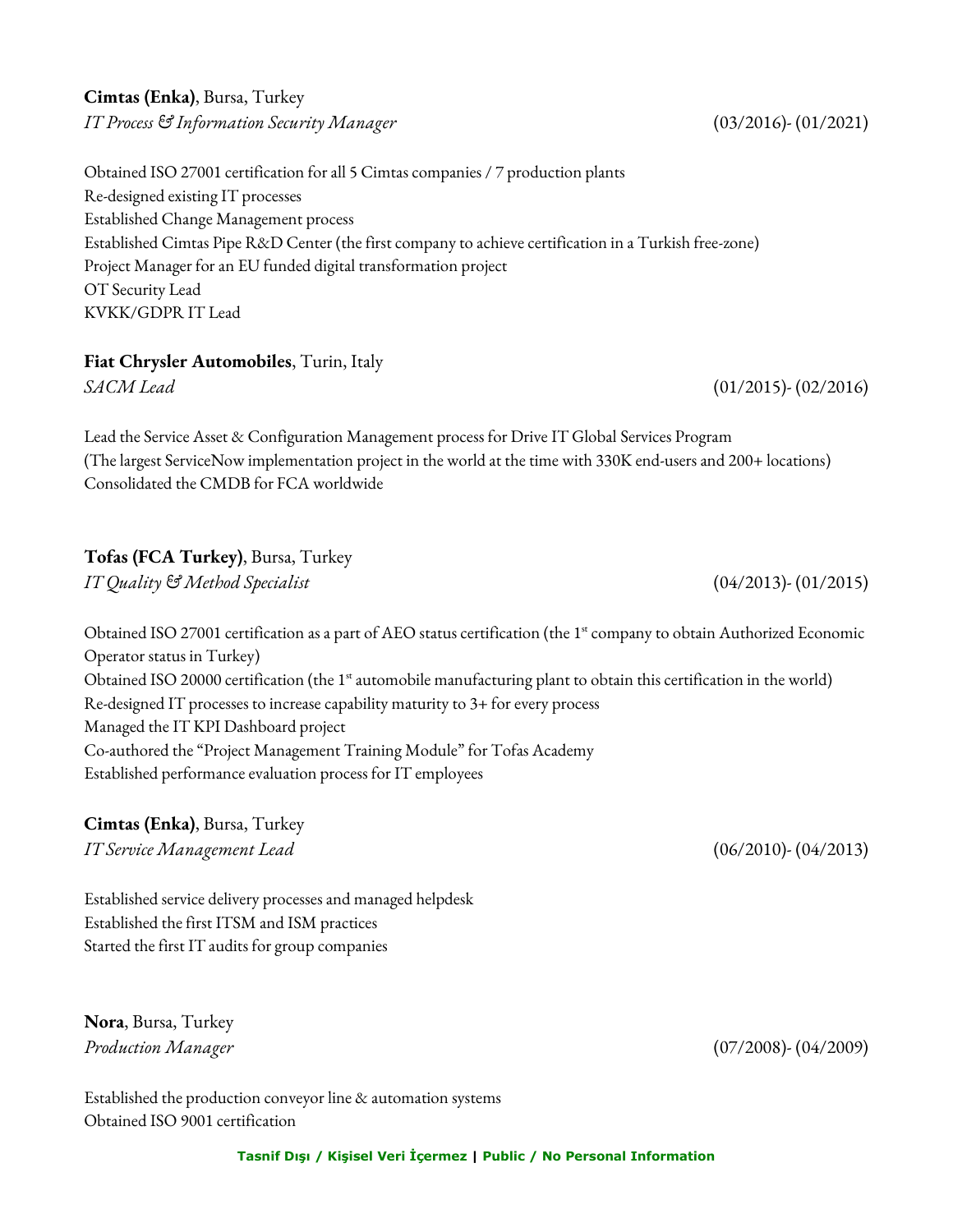#### **Tata Consultancy Services**, Budapest, Hungary

Managed software and BPO projects for various clients (CMMI Level 5 processes) Process improvement in order to save 60% from the project resources Customer Satisfaction Index: 100% SAP, EDIFACT EDI, Business Objects (Business Intelligence)

## **Innovative Software Solutions**, Budapest, Hungary

Web design Graphics design Project Management

# **Education and Certifications**

- Software Engineering, Bachelor of Science, 2007 Budapest University of Technology and Economics, Budapest, Hungary
- CISA (Certified Information Systems Auditor), ISACA
- CDPSE (Certified Data Privacy Solutions Engineer), ISACA
- Tao of Coaching Workshop, PSA University
- ISO 27001 Lead Auditor, BSI
- ISO 22301 Lead Auditor, TTM
- ISO 27701 Lead Auditor, Anka Global
- ISO 20000 Lead Auditor, Anka Global
- ISO 20000 Lead Auditor Trainer, Anka Global
- ISO 9001 Internal Auditor, Bureau Veritas
- ISO 20000 Requirements Training, Rigcert
- ISO 27701 Requirements Training, CFE Cert
- ISO 31000 Requirements Training, Rightteam
- ITIL V4 Foundation, training: Educore, certified: Axelos
- ITIL V3 Foundation, training: HP, certified: Axelos
- ITIL V2 Foundation, TCS Academy
- ITIL Practitioner, Educore
- ITIL 4 Specialist Create, Deliver and Support: Educore
- ITIL 4 Specialist Drive Stakeholder Value: Educore
- ITIL 4 Specialist High-velocity IT: Educore
- ITIL 4 Specialist Direct, Plan and Improve: Educore

**Tasnif Dışı / Kişisel Veri İçermez | Public / No Personal Information**

## *Project Lead* (04/2005)- (04/2008)

*Partner* (01/2003)- (01/2005)